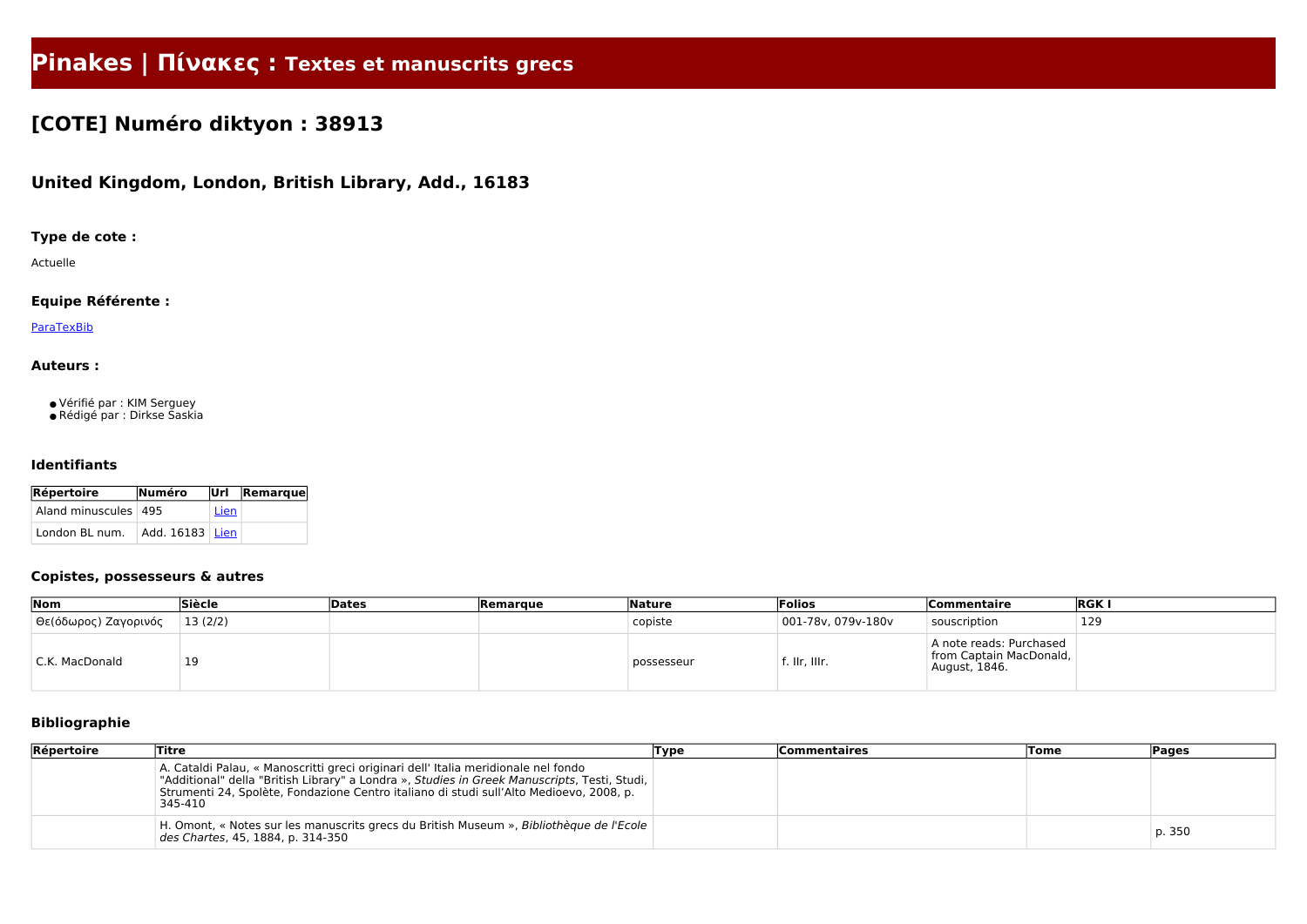| Répertoire | <b>Titre</b>                                                                                                                                                                                   | Type | <b>Commentaires</b> | <b>Tome</b> | <b>Pages</b> |
|------------|------------------------------------------------------------------------------------------------------------------------------------------------------------------------------------------------|------|---------------------|-------------|--------------|
| 0063       | K. Aland, M. Welte, B. Koster, K. Junack, Kurzgefaßte Liste der griechischen<br>Handschriften des Neuen Testaments, Arbeiten zur neutestamentlichen Textforschung<br>1, Berlin-New York, 1994  |      |                     |             | p. 76        |
| R(III)1532 | M. Richard, Inventaire des manuscrits grecs du British Museum. I. Fonds Sloane,<br>Additional, Egerton, Cottonian et Stowe, Publications de l'IRHT 3, Paris, 1952 (Version en<br><u>ligne)</u> |      |                     |             | p. 25        |

### **Contenu**

| Numéro | Folios  | Siècle  | Date | <b>Support Principal</b> | Remarque                                                                                                                                                                                                                                                                                                                                                                                                                                                                                                                                                                                                                                                                                                                                                                                                                                                                                                                                                                                                                                                                                                                                                                                     | Copistes, Possesseurs & Autres Révision                                              |
|--------|---------|---------|------|--------------------------|----------------------------------------------------------------------------------------------------------------------------------------------------------------------------------------------------------------------------------------------------------------------------------------------------------------------------------------------------------------------------------------------------------------------------------------------------------------------------------------------------------------------------------------------------------------------------------------------------------------------------------------------------------------------------------------------------------------------------------------------------------------------------------------------------------------------------------------------------------------------------------------------------------------------------------------------------------------------------------------------------------------------------------------------------------------------------------------------------------------------------------------------------------------------------------------------|--------------------------------------------------------------------------------------|
| 1.A    | 001-180 | 13(2/2) |      | Parchemin                | - The VMR reproduction<br>appears to be complete.<br>- Three flyleaves precede<br>the text at the beginning<br>of the ms. and there are<br>another three in the end<br>matter. - In the foliation,<br>f. 51r-v is followed by f.<br>51ar-v and f. 94r-v is<br>followed by f. 94ar-v. - It<br>is surprising, given the<br>three signatures<br>attributed to the<br>manuscript's scribe,<br>Theodore Zagorinos,<br>(see f. 4v (after the<br>capitula of Matthew), f.<br>128r (at the end of<br>Luke), f. 167v (at the end<br>of John)) that there<br>should be no signature of<br>his associated with the<br>Gospel of Mark. - The<br>hand in the colophon is<br>strikingly different from<br>the script featured in the<br>body of the text, the RGK<br>marks this difference as<br>a digraph. The capitula<br>in marginibus are also<br>written in a hand that<br>bears a greater<br>resemblance to the<br>script of colophon than<br>that of the the body of<br>the text. - It should also<br>be noted that Matthew is<br>the only Gospel not<br>preceded by an<br>evangelist portrait. - The<br>final image on the<br>reproduction is a letter<br>titled "Dei Gratia Dux<br>Venetia[rum]". | Copistes :<br><b>·</b> Θε(όδωρος) Ζαγορινός<br><b>Possesseurs:</b><br><b>Autres:</b> |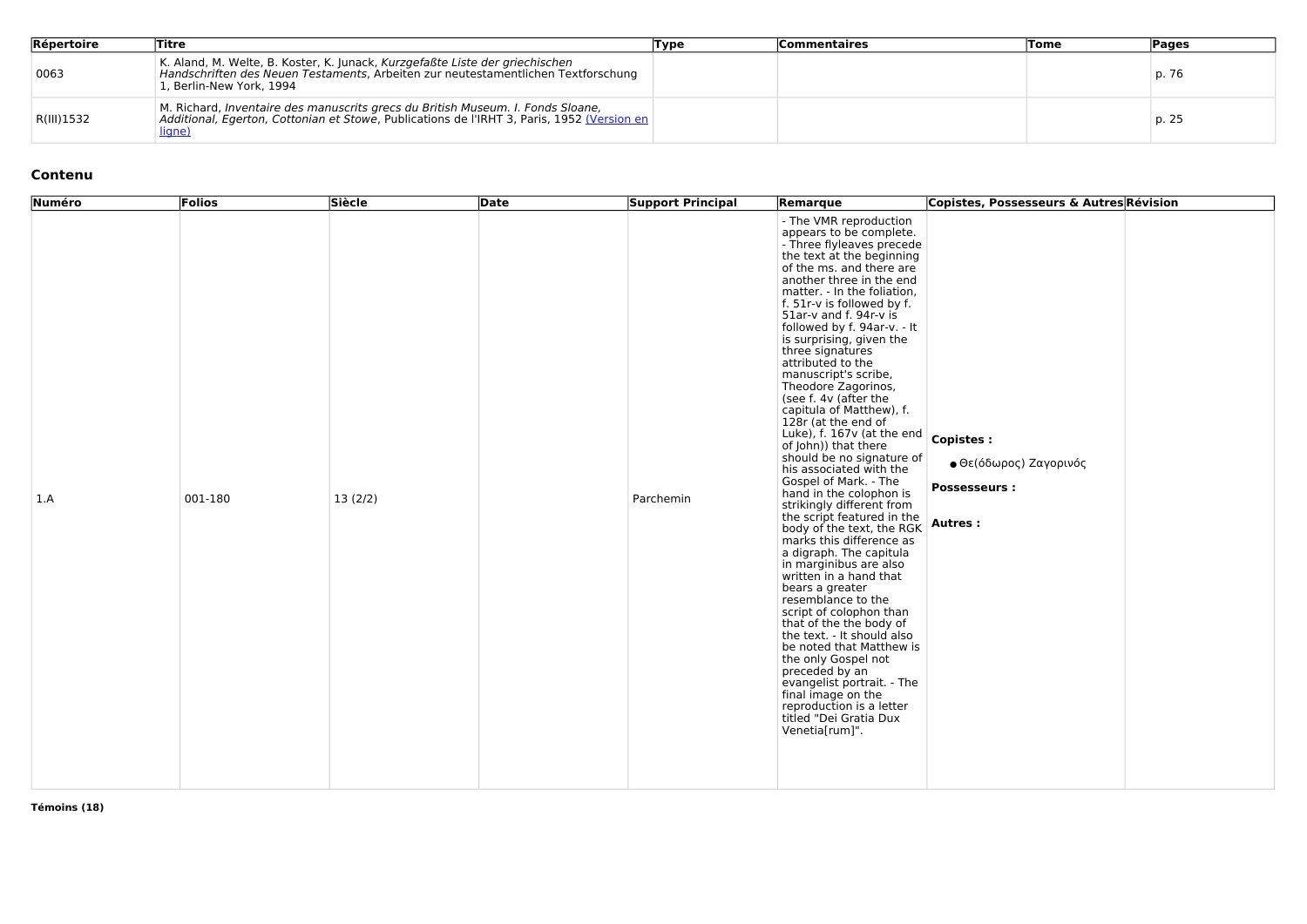| Folios      | Auteur                             | <b>Oeuvre</b>                        | Identifiant  | Recension<br>ou partie | <b>BHG</b> | Date Lit. | Siècle  | Date | Commentaire                                                                                                                                                                                              | Contenu                                                                                                | Rev. | <b>Biblio.</b> |
|-------------|------------------------------------|--------------------------------------|--------------|------------------------|------------|-----------|---------|------|----------------------------------------------------------------------------------------------------------------------------------------------------------------------------------------------------------|--------------------------------------------------------------------------------------------------------|------|----------------|
| $001 - 1v$  | Eusebius<br>Caesariensis           | Epistula ad<br>Carpianum             | • CPG 3465.1 |                        |            |           | 13(2/2) |      | - At least one<br>leaf appears to<br>be missing at<br>the beginning of<br>the ms. The<br>bottom of f. 1v<br>contains a<br>roughly drawn<br>grid filled with<br><i>(seemingly</i><br>random?)<br>letters. | Incipit abruptus<br>Ο δεκατος, εν οις<br>εκαστου αυτων<br><b>Desinit</b><br>ερρωσον εν κυριω.<br>αμην. |      |                |
| 002-4       | Eusebius<br>Caesariensis           | Canones<br>Euangeliorum              | • CPG 3465.2 |                        |            |           | 13(2/2) |      | Folios 2r-4r<br>contain the<br>outlines of<br>canon tables<br>but remain<br>blank apart<br>from f. 2r which<br>contains a<br>crudely<br>executed and<br>partially effaced<br>drawing.                    |                                                                                                        |      |                |
| $004v$ a-vb | Capitula<br>librorum<br>biblicorum | In Matth.:<br>capitula               |              |                        |            |           | 13(2/2) |      | The text is in<br>two columns.                                                                                                                                                                           | <b>Desinit</b><br>∣ξη' περι της<br>αιτησεως του<br>σωματος του<br>κυριου.                              |      |                |
| 004v b      | Annotationes                       | Annotatio<br>anagraphica<br>copistae |              |                        |            |           | 13(2/2) |      | A<br>monocondylion<br>of the scribe's<br>name, the text<br>is difficult to<br>read. See also<br>the scribal<br>annotation on f.<br>128r and f.<br>167v.                                                  | Monocondylia et<br>Monogrammata                                                                        |      |                |
| 005-49      | Testamentum<br>nouum               | Euangelium<br>sec. Matthaeum         |              |                        |            |           | 13(2/2) |      | The images for<br>f. $42v$ and $43r$<br>are entirely<br>black on the<br>VMR microfilm.                                                                                                                   | <b>Titulus initialis</b><br><b>Titulus finalis</b>                                                     |      |                |
| 049-50      | Capitula<br>librorum<br>biblicorum | In Marc.:<br>capitula                |              |                        |            |           | 13(2/2) |      |                                                                                                                                                                                                          | <b>Desinit</b><br>μη' περι της<br>αιτησεως του<br>σωματος του<br>κυριου.                               |      |                |
| 050v        | Imagines                           | Imago picta                          |              |                        |            |           | 13(2/2) |      |                                                                                                                                                                                                          | (Vis. contenu)<br>portrait<br>(Vis. position)<br>pleine page                                           |      |                |
| 051-77      | Testamentum<br>nouum               | Euangelium<br>sec. Marcum            |              |                        |            |           | 13(2/2) |      |                                                                                                                                                                                                          | <b>Titulus initialis</b><br><b>Titulus finalis</b>                                                     |      |                |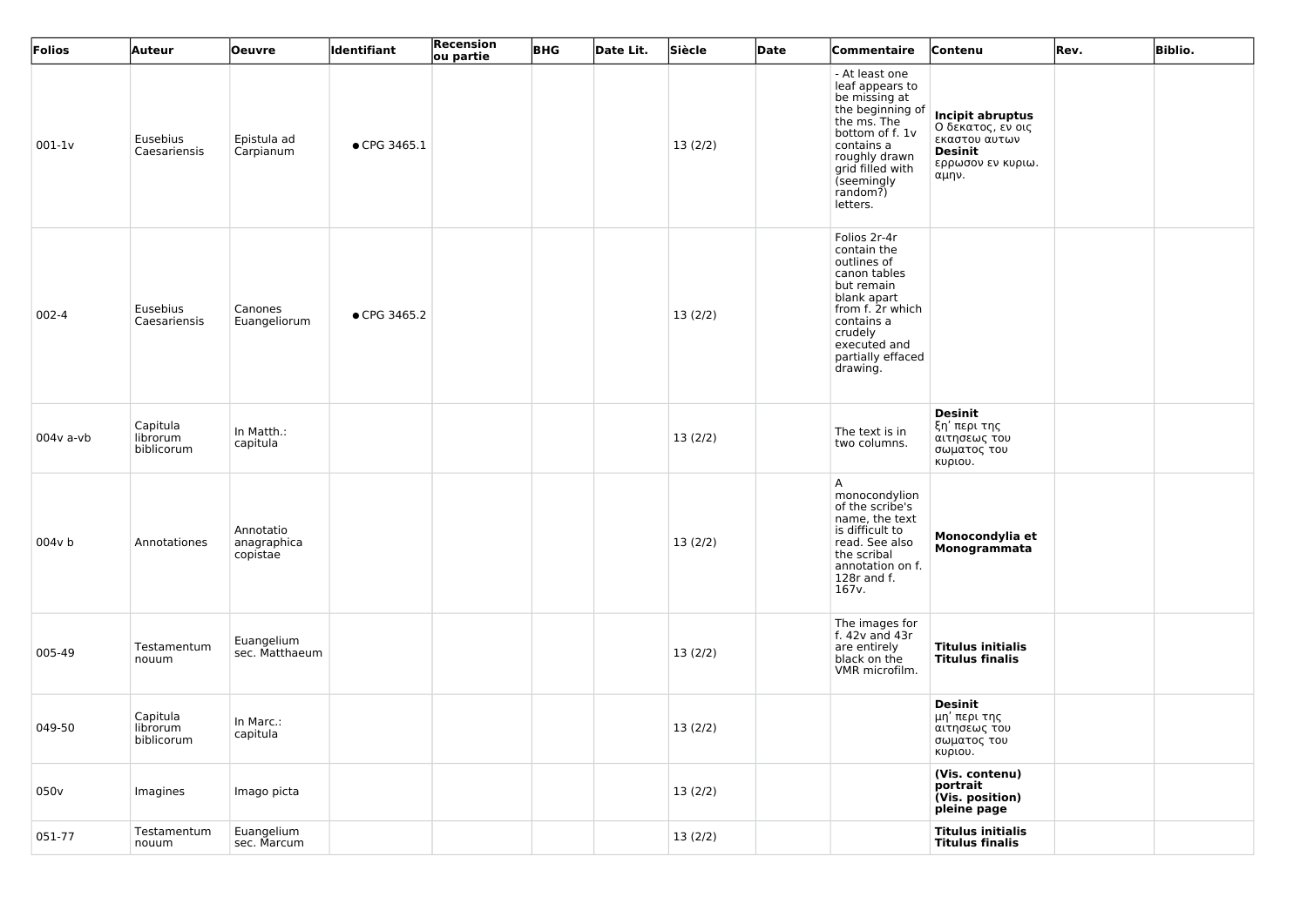| Folios   | <b>Auteur</b>                      | <b>Oeuvre</b>                    | Identifiant | Recension<br>ou partie | <b>BHG</b> | Date Lit. | Siècle     | Date | Commentaire                                                                                                                                                           | Contenu                                                                                                                                                                                                                                                                                                                                                                                                                                                                                                                                                                                                                                                                                                                                                                | Rev. | <b>Biblio.</b> |
|----------|------------------------------------|----------------------------------|-------------|------------------------|------------|-----------|------------|------|-----------------------------------------------------------------------------------------------------------------------------------------------------------------------|------------------------------------------------------------------------------------------------------------------------------------------------------------------------------------------------------------------------------------------------------------------------------------------------------------------------------------------------------------------------------------------------------------------------------------------------------------------------------------------------------------------------------------------------------------------------------------------------------------------------------------------------------------------------------------------------------------------------------------------------------------------------|------|----------------|
| 077v-78v | Capitula<br>librorum<br>biblicorum | In Luc.: capitula                |             |                        |            |           | 13(2/2)    |      |                                                                                                                                                                       | <b>Desinit</b><br>πγ' περι Κλεοπα.                                                                                                                                                                                                                                                                                                                                                                                                                                                                                                                                                                                                                                                                                                                                     |      |                |
| 079      | Annotationes                       | Annotatio<br>anagraphica<br>alia |             |                        |            |           | $14-15(?)$ |      | Two sets of<br>prayers, the<br>first on behalf of<br>a certain<br>Emmanuel, his<br>wife and their<br>family and the<br>second for a<br>certain Michael<br>and family. | <b>Textus</b><br>μνησθητι κυριε την<br>ψυχην του Εμανουηλ<br>Αξακονστος και της<br>συμβιας αυτου<br>Τρανοιας των<br>τεκνων αυτου<br>Νικολα και Μαρουλα<br>και της ψυχης των<br>προαναπαυσαμενων<br>πατερων<br>προπατορων γονεω<br>(γονεων) και<br>αδελ(αδελφων)<br>ημων και<br>συγγενων ανω κυριε<br>  γινωσκει τα νοματα<br>(ονοματα) αυτων<br>απο περατων εως<br>περατων της<br>[οι]κουμενης ενθα οι<br>δικαιοι<br>επαναπαυονται.<br><b>Textus</b><br>επιδεομεθα υπερ του<br>δου (δουλου) του<br>θεου Μιχαηλ και της<br>ψυχης των<br>προαναπαυσαμενων<br>πατερων Ιωαννου<br>και της συμβιας<br>αυτου Κυρατζα και<br>των τεκνων αυτης<br>απο περατων εος<br>περατων της<br>οικουμενης, ο<br>κυριος γινωσκει τα<br>ονοματα αυτων.<br>Doxologia uel<br><b>Inuocatio</b> |      |                |
| 079v     | Imagines                           | Imago picta                      |             |                        |            |           | 13(2/2)    |      |                                                                                                                                                                       | (Vis. contenu)<br>portrait<br>(Vis. position)<br>pleine page                                                                                                                                                                                                                                                                                                                                                                                                                                                                                                                                                                                                                                                                                                           |      |                |
| 080-128  | Testamentum<br>nouum               | Euangelium<br>sec. Lucam         |             |                        |            |           | 13(2/2)    |      |                                                                                                                                                                       | <b>Titulus initialis</b><br><b>Titulus finalis</b>                                                                                                                                                                                                                                                                                                                                                                                                                                                                                                                                                                                                                                                                                                                     |      |                |